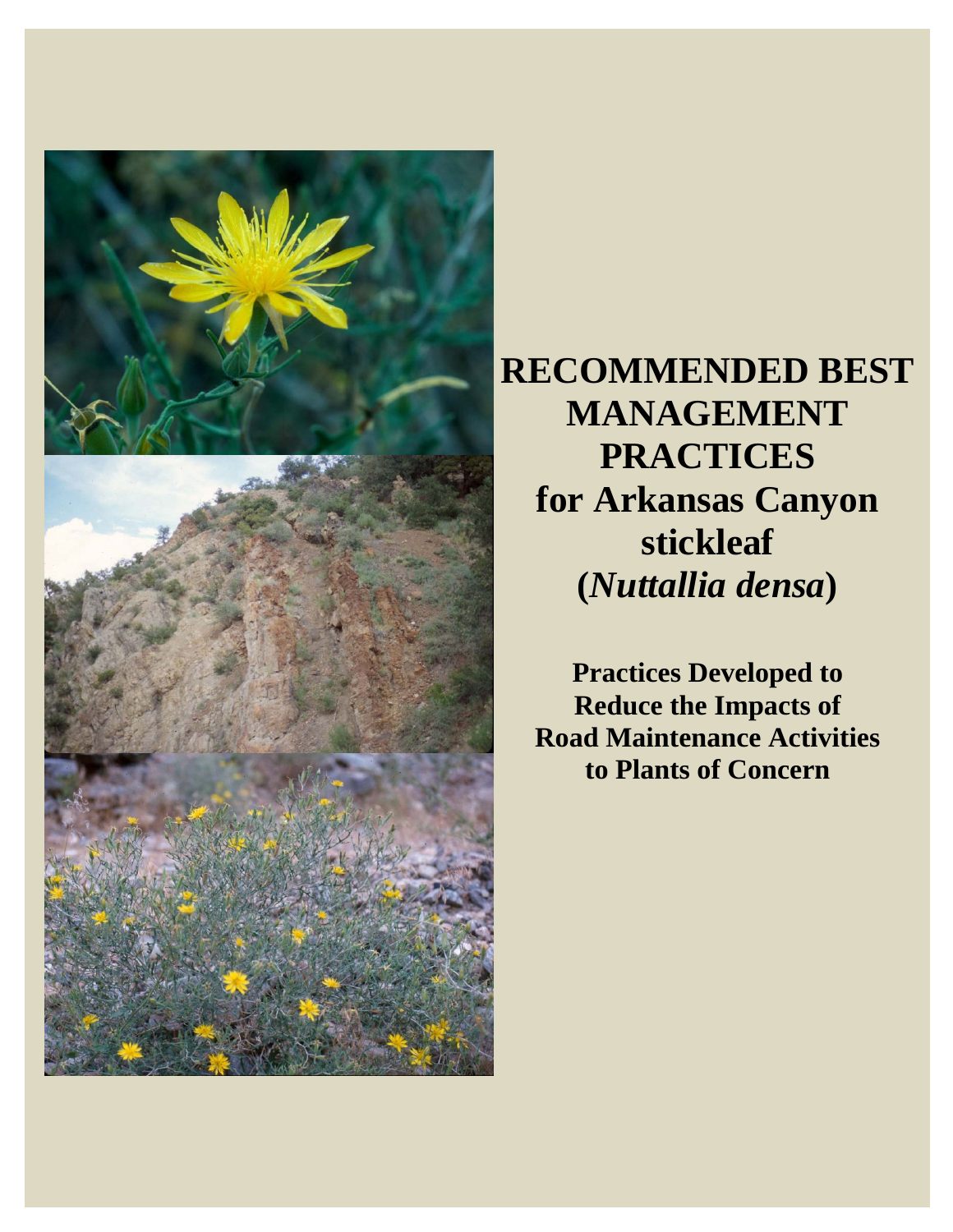*CNHP's mission is to preserve the natural diversity of life by contributing the essential scientific foundation that leads to lasting conservation of Colorado's biological wealth.*

#### **Colorado Natural Heritage Program**

Warner College of Natural Resources Colorado State University 1475 Campus Delivery Fort Collins, CO 80523 (970) 491‐7331 

Report Prepared for: Colorado Department of Transportation and the Colorado Natural Areas Program

Recommended Citation: 

Panjabi, S.S. and G. Smith, 2014. Recommended best management practices for Arkansas Canyon stickleaf (*Nuttallia densa*): practices developed to reduce the impacts of road maintenance activities to plants of concern. Colorado Natural Heritage Program, Colorado State University, Fort Collins, Colorado. 

> Front Cover: *Nuttallia densa* plants and habitat, from top to bottom, © Bill Jennings, Susan Spackman Panjabi, Susan Spackman Panjabi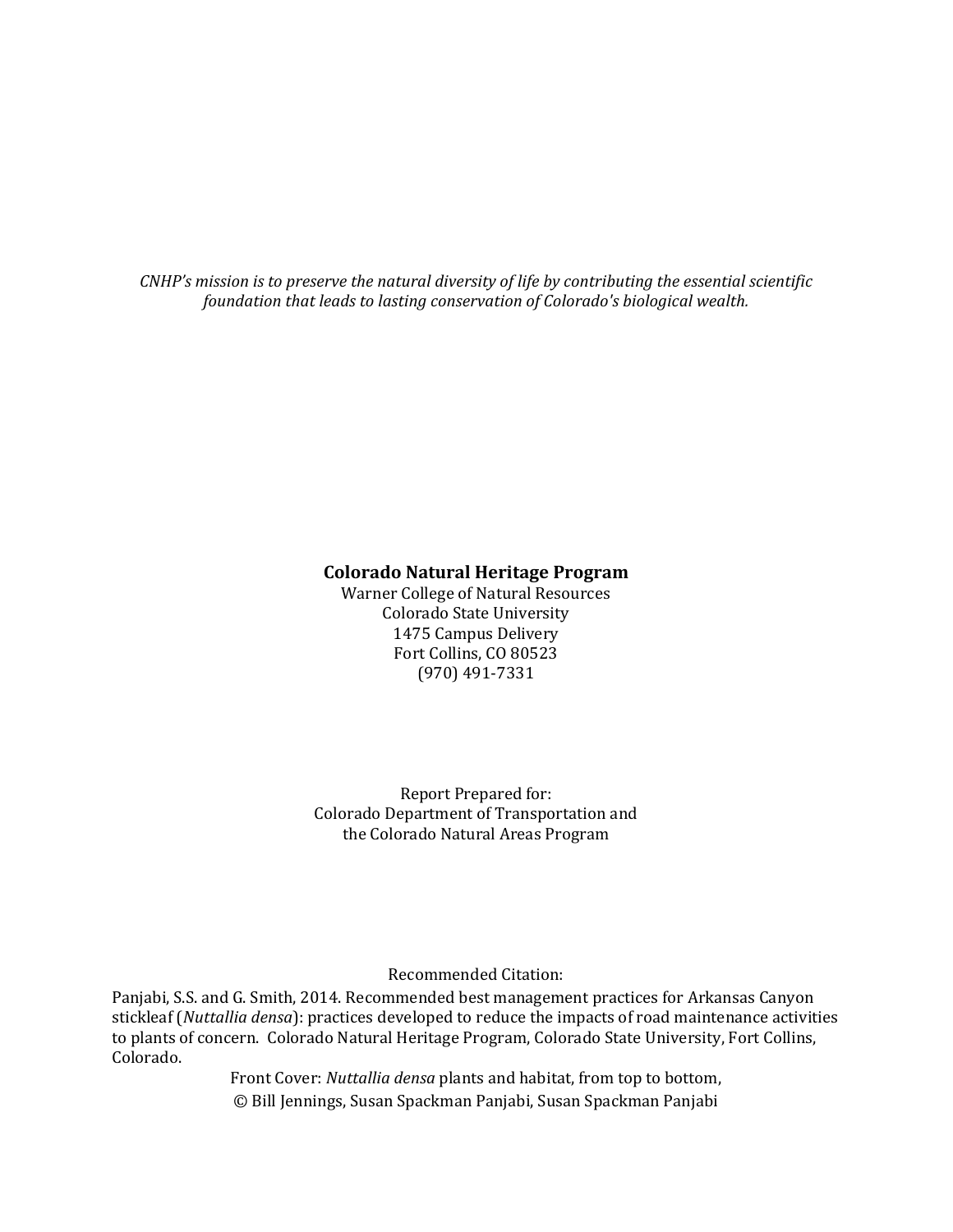## **RECOMMENDED BEST MANAGEMENT PRACTICES for Arkansas Canyon stickleaf (***Nuttallia densa***)**

## **Practices Developed to Reduce the Impacts of Road Maintenance Activities to Plants of Concern**

Susan Panjabi and Gabrielle Smith

Colorado Natural Heritage Program Warner College of Natural Resources

> Colorado State University Fort Collins, Colorado 80523



May 2014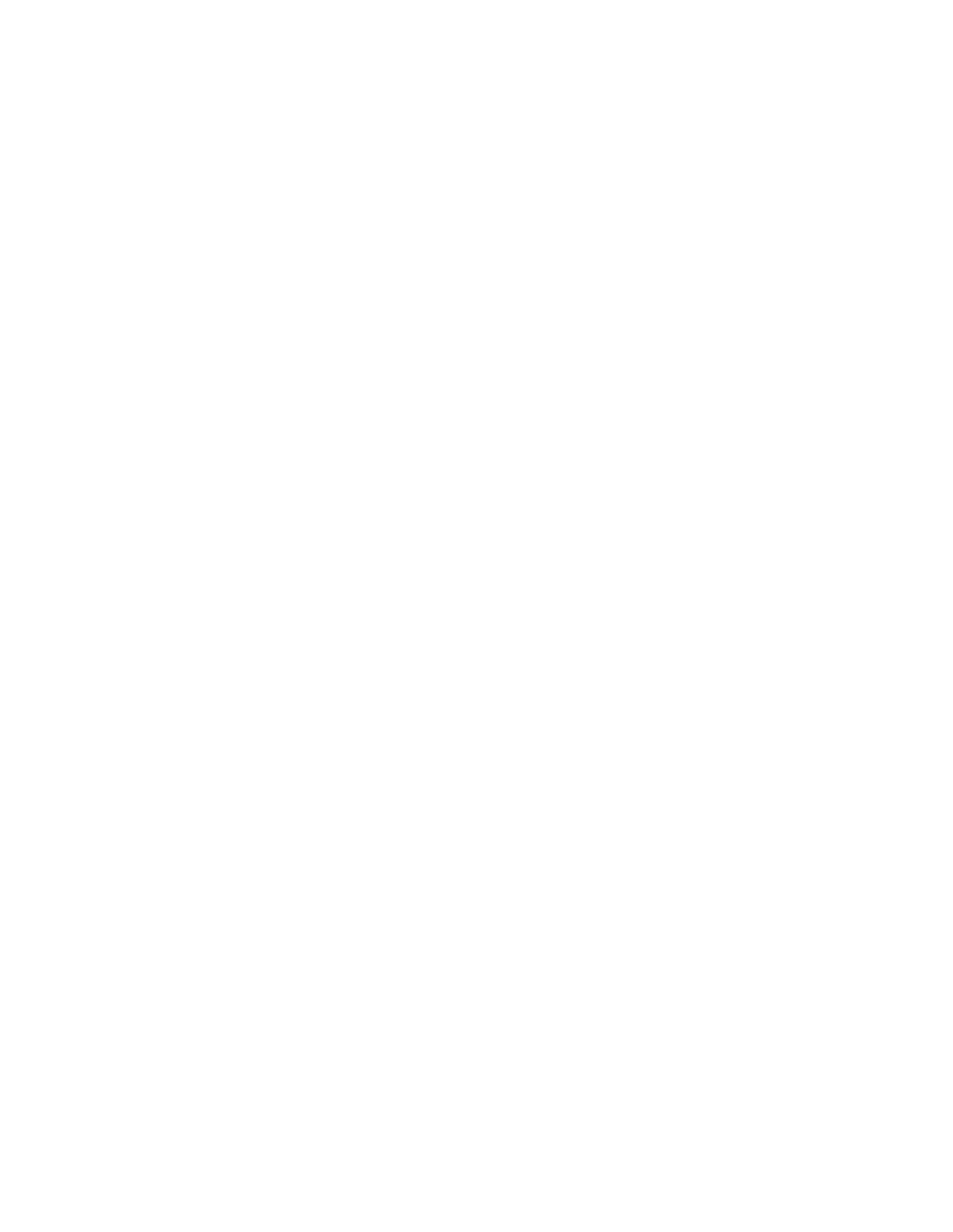## **ACKNOWLEDGEMENTS**

Funding for this important project was provided by the Colorado Department of Transportation (CDOT) and the Colorado Natural Areas Program (CNAP).

We appreciate the input of numerous individuals during the preparation of this document, especially Sarah Triplett, Tass Kelso, Brian Elliott, Jill Handwerk, and Bernadette Kuhn.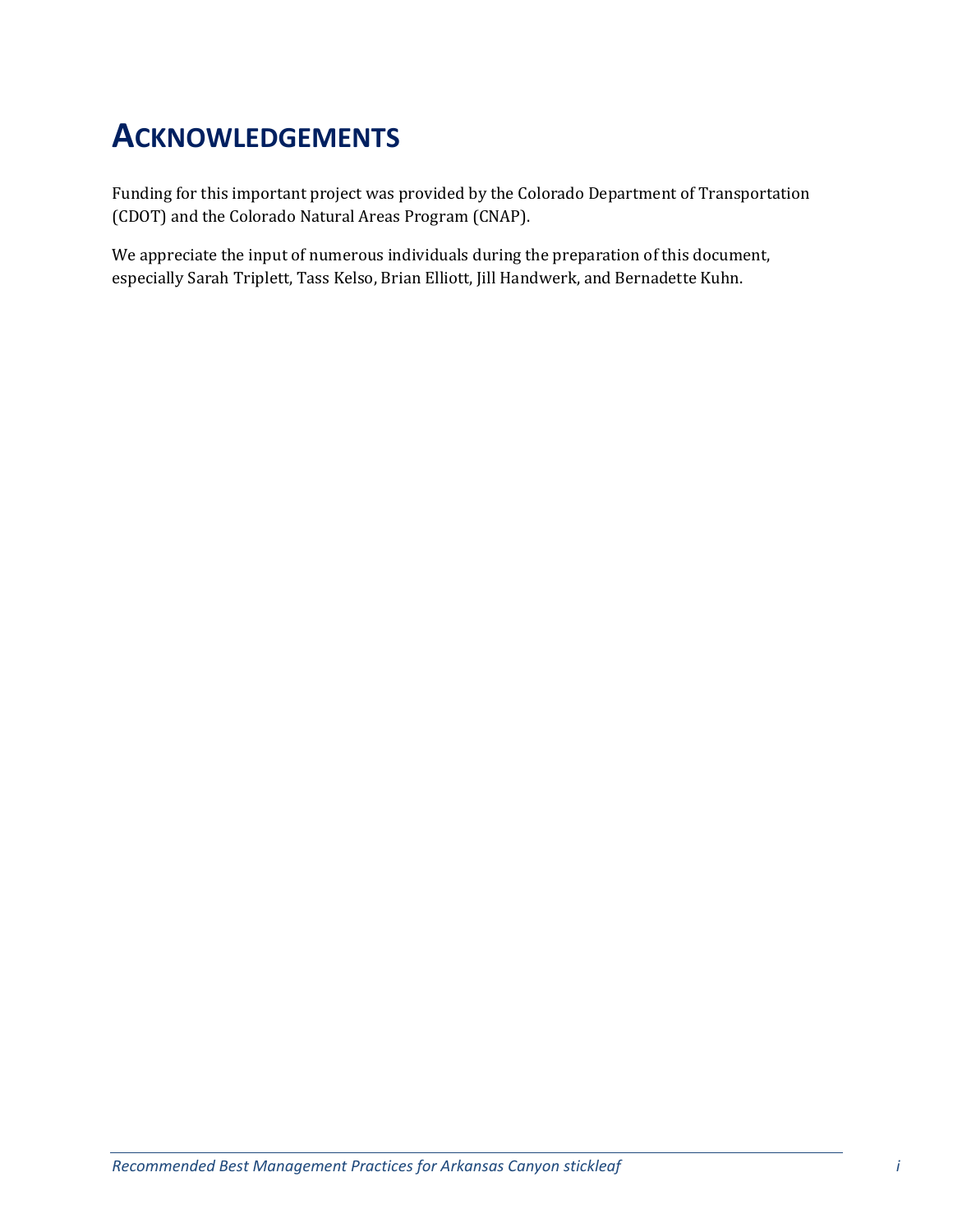# **TABLE OF CONTENTS**

| ${\bf Acknowledgements\,\,}\ldots\,\,}\ldots\,\,}\ldots\,\,}\ldots\,\,}\ldots\,\,}\ldots\,\,}\ldots\,\,}\ldots\,\,}\ldots\,\,}\ldots\,\,}\ldots\,\,}\m_1\,\,}\m_1\,\,}\m_2\,\,}\m_3\,\,}\m_4\,\,}\m_4\,\,}\m_1\,\,}\m_1\,\,}\m_1\,\,}\m_1\,\,}\m_1\,\,}\m_1\,\,}\m_1\,\,}\m_1\,\,}\m_1\,\,}\m_1\,\,}\m_1\,\,}\m_1\,\,}\m_1\,\,}\m_1\,\,}\m_1\,\$ |  |
|--------------------------------------------------------------------------------------------------------------------------------------------------------------------------------------------------------------------------------------------------------------------------------------------------------------------------------------------------|--|
|                                                                                                                                                                                                                                                                                                                                                  |  |
|                                                                                                                                                                                                                                                                                                                                                  |  |
| Noxious Weed Management in Habitat for Arkansas Canyon Stickleaf (Nuttallia densa) 3                                                                                                                                                                                                                                                             |  |
|                                                                                                                                                                                                                                                                                                                                                  |  |
|                                                                                                                                                                                                                                                                                                                                                  |  |
|                                                                                                                                                                                                                                                                                                                                                  |  |
|                                                                                                                                                                                                                                                                                                                                                  |  |
|                                                                                                                                                                                                                                                                                                                                                  |  |
|                                                                                                                                                                                                                                                                                                                                                  |  |
|                                                                                                                                                                                                                                                                                                                                                  |  |
|                                                                                                                                                                                                                                                                                                                                                  |  |
|                                                                                                                                                                                                                                                                                                                                                  |  |
|                                                                                                                                                                                                                                                                                                                                                  |  |
|                                                                                                                                                                                                                                                                                                                                                  |  |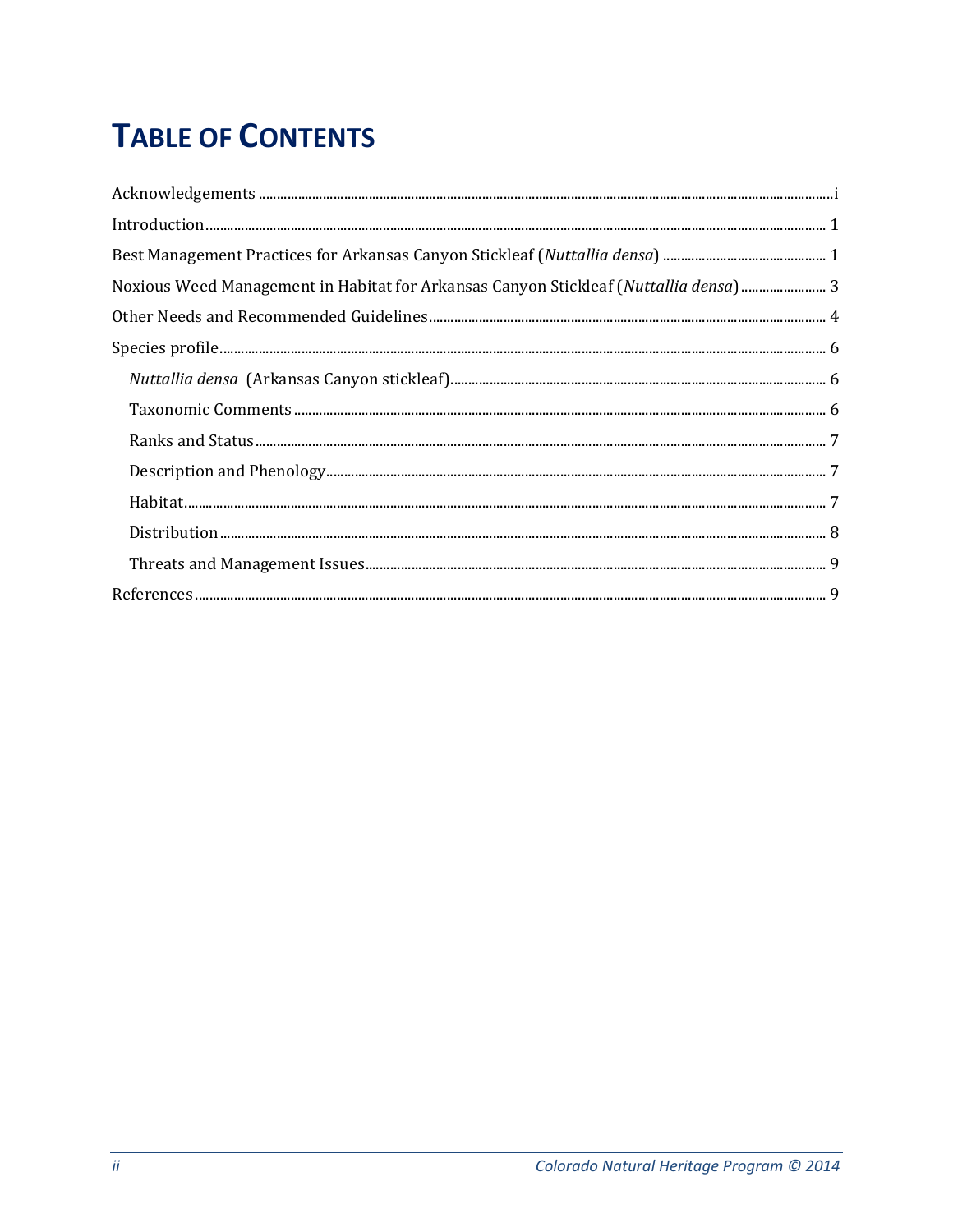## **INTRODUCTION**

Arkansas Canyon stickleaf (*Nuttallia densa*) is a small, yellow-flowered, subshrub in the Loasaceae (Blazingstar Family) that is known only from the Upper Arkansas River Basin in Fremont and Chaffee counties, Colorado, and is considered to be imperiled at a global and state level  $(G2/S2;$ Colorado Natural Heritage Program 2014). One of the biggest conservation issues for this imperiled plant species is the lack of awareness of its existence and status. Avoiding or minimizing impacts to this species during road maintenance activities will effectively help to conserve its habitat and is unlikely to confer substantial impacts on road maintenance goals and projects. The Best Management Practices (BMPs) included in this document are intended to help increase the awareness of this species for anyone involved in road maintenance activities.

The desired outcome of these recommended BMPs is to reduce significantly the impacts of road maintenance activities to the Arkansas Canyon stickleaf on federal, state, and/or private land. The BMPs listed here are intended to be iterative, and to evolve over time as additional information about the Arkansas Canyon stickleaf becomes available, or as road maintenance technologies develop. 

The intent of these BMPs is to inform people working along roadside areas regarding the importance of Arkansas Canyon stickleaf, one of Colorado's botanical treasures, and to outline some of the ways in which this species can coexist with road maintenance activities. The implementation of these recommendations will help to assure that maintenance activities proceed without unintended harm to the Arkansas Canyon stickleaf.

# **BEST MANAGEMENT PRACTICES FOR ARKANSAS CANYON STICKLEAF (***NUTTALLIA DENSA***)**

- 1. Gather mapped location information for Arkansas Canyon stickleaf along roadsides (within 50 meters/54 yards of all roads: CDOT, County, USFS, BLM, and municipalities) consulting with the Colorado Natural Heritage Program (CNHP) at Colorado State University, local herbaria, and other known sources of rare plant location data. In 2014 this step was conducted by the Colorado Natural Heritage Program as part of a pilot project to conserve roadside populations of globally imperiled plants (Panjabi and Smith 2014).
- 2. Work with the Colorado Natural Heritage Program to create **Special Management Areas** based on the distribution of Arkansas Canyon stickleaf within 50 meters/54 yards of roads and a recommended avoidance buffer of 200 meters/218 yards. The 200 meter/218 yard buffer reduces dust transport, weed invasion, herbicide damage, magnesium chloride damage, and other unintended impacts, such as alteration of hydrological setting. It also reduces impact to pollinators and their habitat. **Special Management Areas** (maps and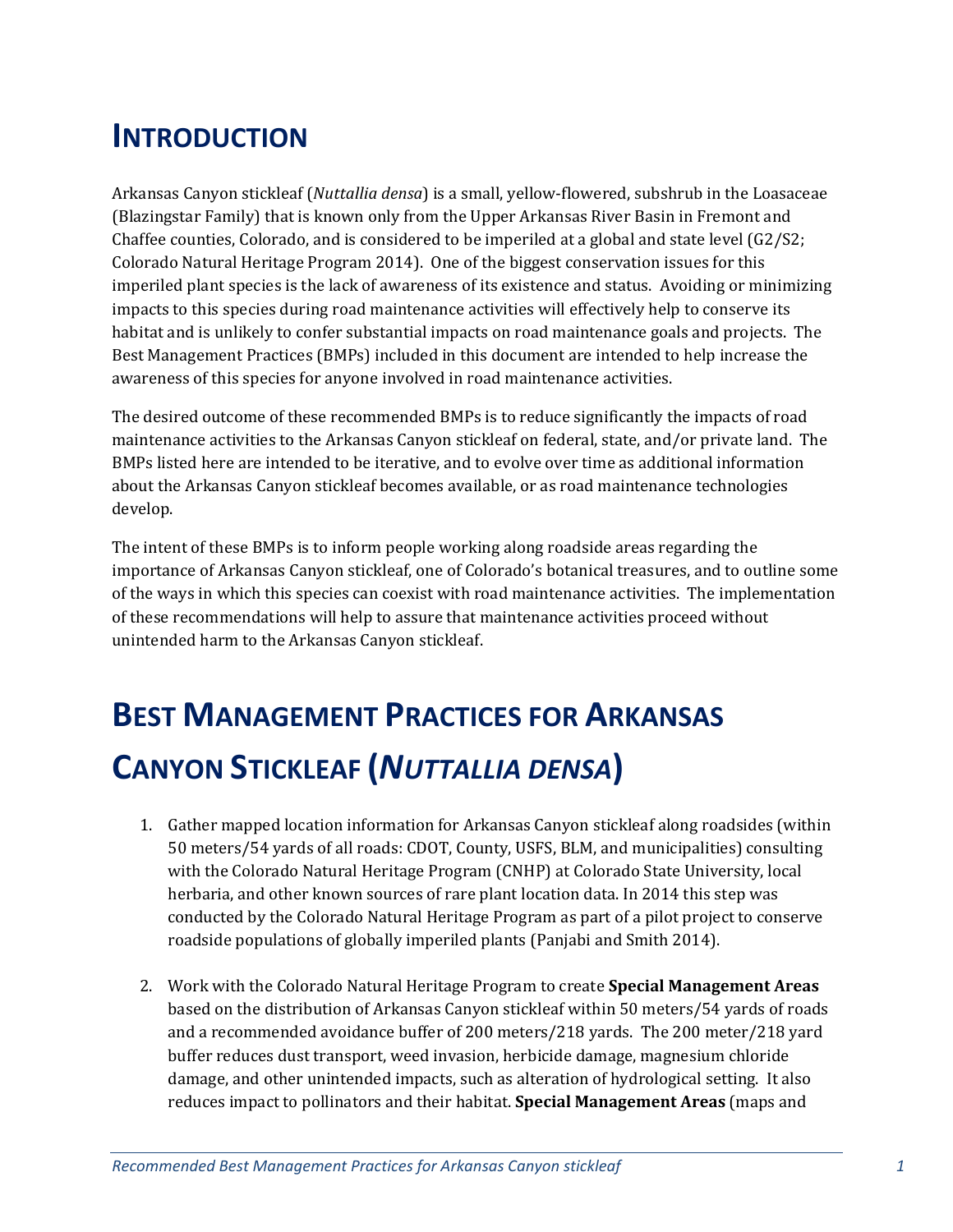data tables) are presented in Appendix One if a data sharing agreement has been signed with the Colorado Natural Heritage Program.

- 3. Prior to road maintenance work, the field supervisor (CDOT) or land manager (County, BLM, etc.) should provide maps to road crews showing all known Special Management Areas for the plants (as hard-copy and GIS files, and including the UTMs indicating the extent of the Special Management Areas along roads). The maps and other data should be "species blind"; they should *not* indicate what species are found within the Special Management Areas (Arkansas Canyon stickleaf as well as other rare taxa). The maps should be updated as new plant locations are found.
- 4. Within the Special Management Areas the roadsides should not be seeded, sprayed or mowed to avoid disturbance to soils, plants, and habitat. This includes all brush control, fire control, and weed control. Dust abatement applications, if necessary, should be comprised of water only, with use of magnesium chloride to the minimum extent necessary.
- 5. If mowing is necessary, for example for safety reasons, avoid mowing from May 1-August 31. Mowing with a 12 inch/0.3 meter or higher cut could take place in the Special Management Areas before May 1 (or after August  $31$ ) as long as the mowers do not drive over/park on top of the plants.
- 6. If grading is necessary, following rain or other events that wash out roads, avoid burying the rare plants.
- 7. Snow and ice control measures present some concerns for the Special Management Areas, though public safety is a priority. When possible, plowing, deicer and sand applications, rock slide removal, snow fence maintenance and construction activities should consider the locations of the Special Management Areas. For example, sand applications could cover plants when the snow melts and should be avoided if possible.
- 8. Locating signs away from Special Management Areas would benefit the Arkansas Canyon stickleaf. If guardrails need to be installed/repaired, minimize impacts to the stickleaf to the greatest extent possible.
- 9. *Ex-situ* techniques such as transplanting are not recommended under any circumstances.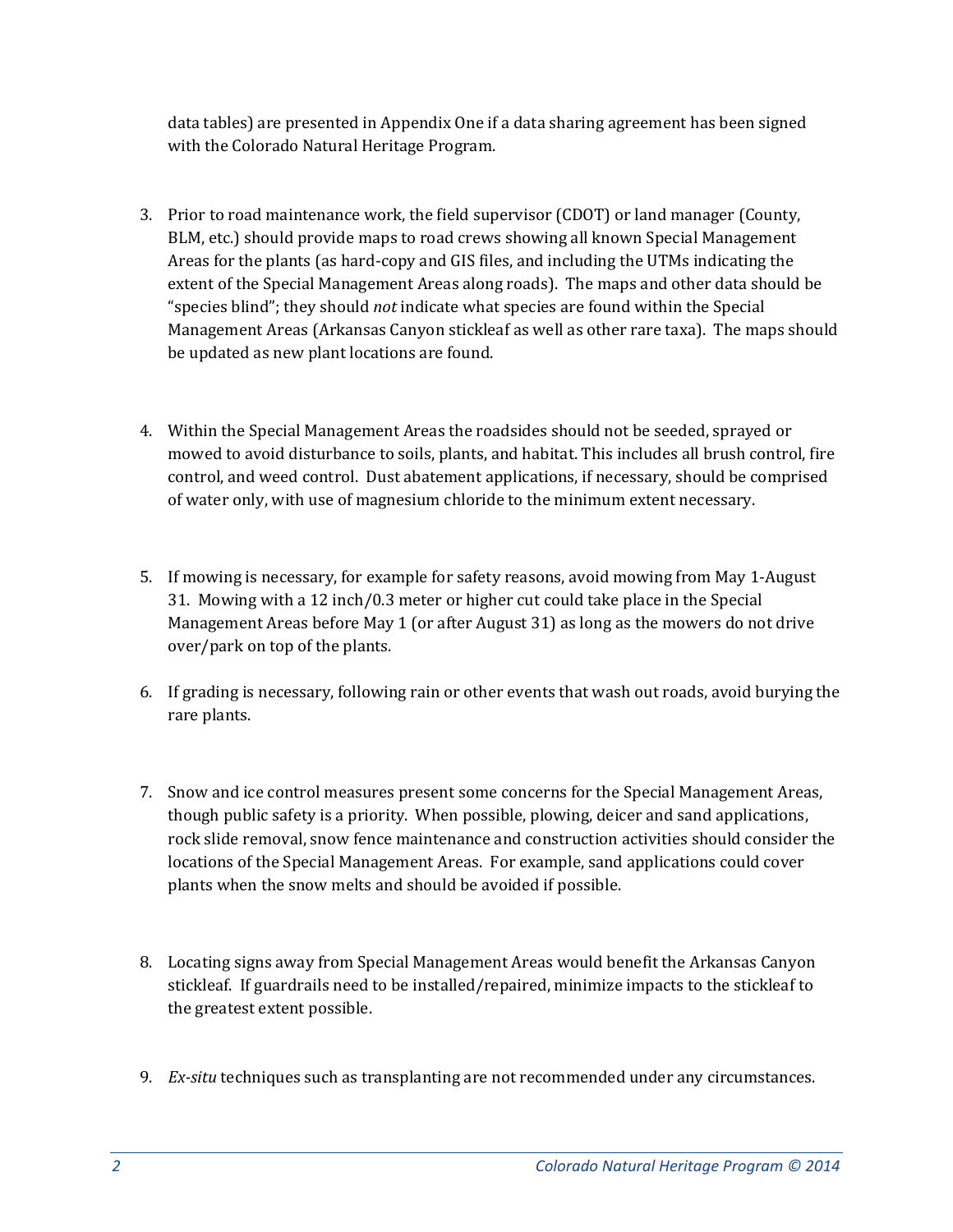- 10. Develop monitoring plans for the roadside locations of Arkansas Canyon stickleaf, with goals to detect any decrease in the population size or condition, and/or needs for restoration efforts and/or noxious weed management.
- 11. Minimize impacts to habitat for Arkansas Canyon stickleaf through appropriate and creative project planning. Some examples of appropriate and creative project planning include:
- Wash vehicles and other equipment to reduce the spread of noxious weeds from other areas.
- Assure that straw and hay bales used for erosion control are certified free of noxious weeds.
- Contact the Colorado Natural Heritage Program at Colorado State University when planning ground breaking activities at or near (within 200 meters/218 yards) Arkansas Canyon stickleaf sites.

# **NOXIOUS WEED MANAGEMENT IN HABITAT FOR ARKANSAS CANYON STICKLEAF (***NUTTALLIA DENSA***)**

- 1. Document, map, monitor and control all infestations of noxious weeds (Colorado Noxious Weed Act 2003) and other non-native invasive plant species in and adjacent to occupied habitat for Arkansas Canyon stickleaf. The Colorado Noxious Weed List can be found online at: http://www.colorado.gov/cs/Satellite/Agriculture-Main/CDAG/1174084048733
- 2. Monitor Special Management Areas for new weed infestations. Noxious weeds in close proximity (within  $400-800$  meters/437-875 yards) to the plants of concern should be the highest priority for control. Ensure that the rare plants are protected from any damage resulting from weed control efforts.
- 3. Control noxious weeds using integrated techniques. Limit chemical control in areas within 200 meters/218 yards of rare plant species to avoid damage to non-target species. Mechanical or chemical control in and near rare plant habitat should only be implemented by personnel familiar with the rare plants.
- 4. Herbicide application should be kept at least 200 meters/218 yards from known plant populations, except in instances where weed populations threaten habitat integrity or plant populations. Great care should be used to avoid pesticide drift in those cases.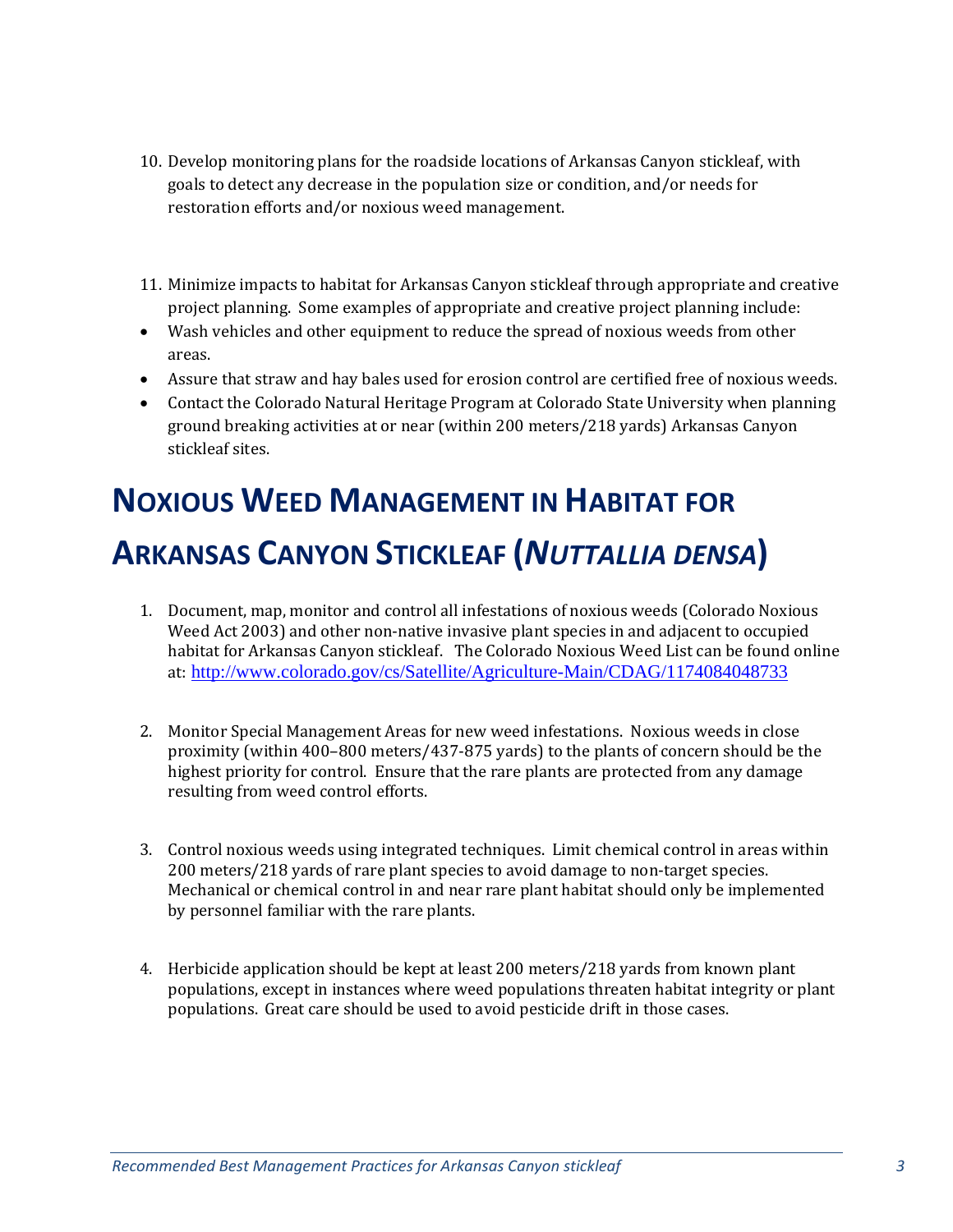## **OTHER NEEDS AND RECOMMENDED GUIDELINES**

Further inventory, monitoring, research, and conservation planning is recommended for the Arkansas Canyon stickleaf to assist with future development and implementation of these Best Management Practices (BMPs), as well as our basic understanding of this rare species. As we work to manage for the long-term viability of the Arkansas Canyon stickleaf it will be important to conduct botanical surveys (inventories) and map new locations to improve our understanding about how roadside locations contribute to full species distribution. Inventory work may also help to identify sites that could be suitable for conservation efforts. Monitoring roadside locations is important to determine if the BMPs are working, and clarify the conservation status of the species. Research into pollination ecology, recommended setbacks, and phenology is also suggested. As these research efforts are undertaken, the following recommendations can help assure high quality results that will be most useful in conservation planning activities.

- 1. Botanical field surveys should be conducted by qualified individual(s) with botanical expertise, according to commonly accepted survey protocols, and using suitable GPS equipment. The Colorado Natural Heritage Program (CNHP) at Colorado State University can provide references, field forms, etc. Surveys should be repeated at least once every 10 years. Prioritize surveys on preferred geologic substrates within species range.
- 2. Botanical field surveys should be conducted during June and July when the Arkansas Canyon stickleaf can be detected and accurately identified. In some cases multi-year surveys may be necessary, e.g., if drought conditions occur during the survey window.
- 3. If Arkansas Canyon stickleaf (or other species of concern) are found within the survey area, the botanist should endeavor to determine the complete extent of the occurrence and the approximate number of individuals within the occurrence. Ideally occurrences should be delineated by GPS and the results imported to GIS for inclusion on updated project maps.
- 4. Field survey results should be reported to CNHP, and to appropriate land managers. A photograph or voucher specimen (if sufficient individuals are present) should be taken. Vouchers should be deposited in one of Colorado's major herbaria (e.g., University of Colorado, Colorado State University, Denver Botanic Gardens). Negative results of surveys should also be reported to CNHP.
- 5. Perform frequent and timely inspections of development sites and plants of concern occurrences to ensure that BMPs are being followed, and to identify areas of potential conflict. Inspections of plant occurrences should be performed by a botanist or other qualified personnel.
- 6. Monitoring is more likely to succeed if properly planned. Collection of baseline data, prior to any impact, is vital. Although land management agencies may have specific monitoring guidelines, an excellent reference for developing and implementing a monitoring plan is Elzinga et al. (1997).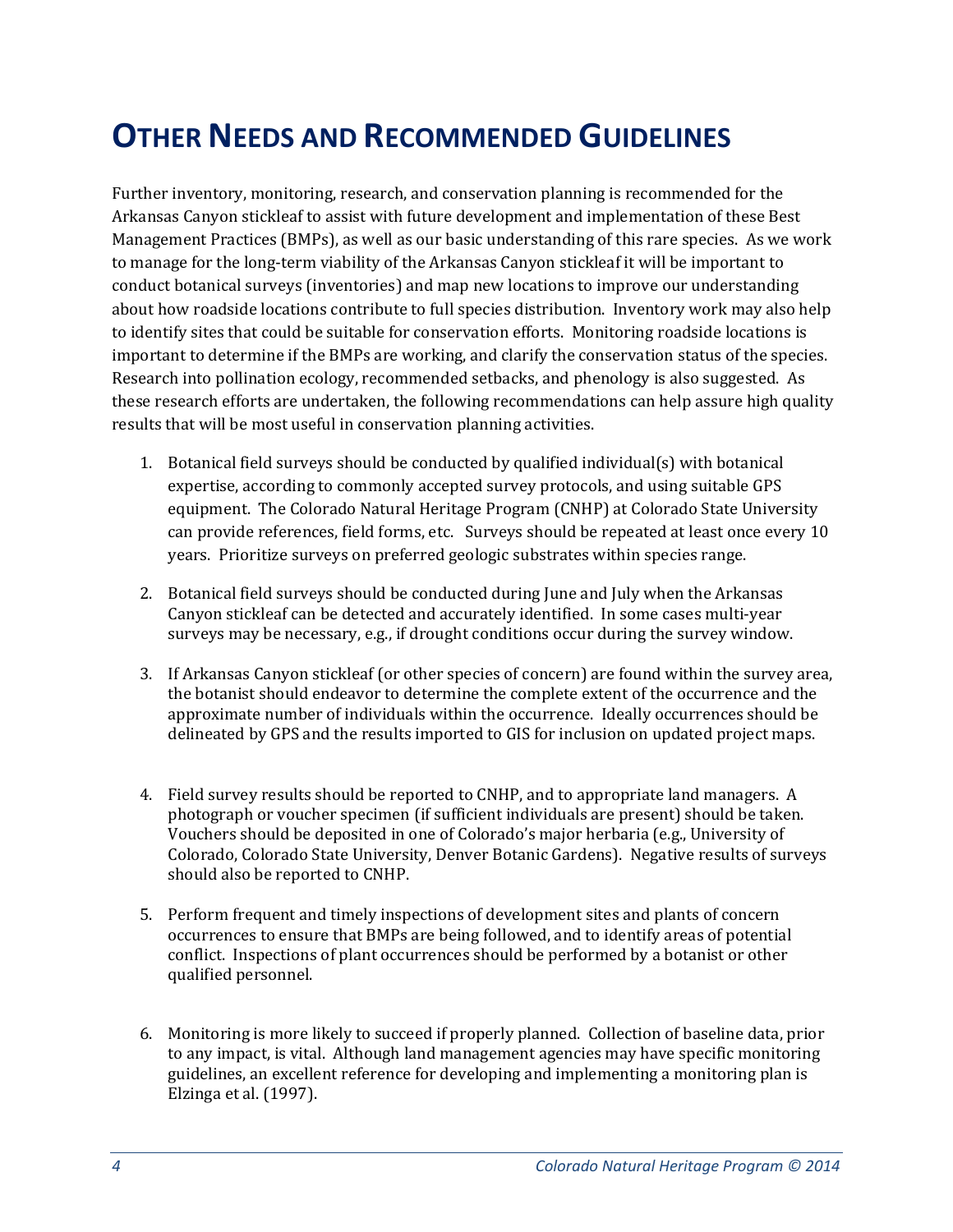- 7. Monitor impacts on plants of concern from road maintenance, or other activities in the area. If impacts are noted, change management to address the cause of impacts.
- 8. Develop and implement monitoring plans for noxious weeds. Plans should be designed to detect new infestations and document the extent and spread of existing weeds.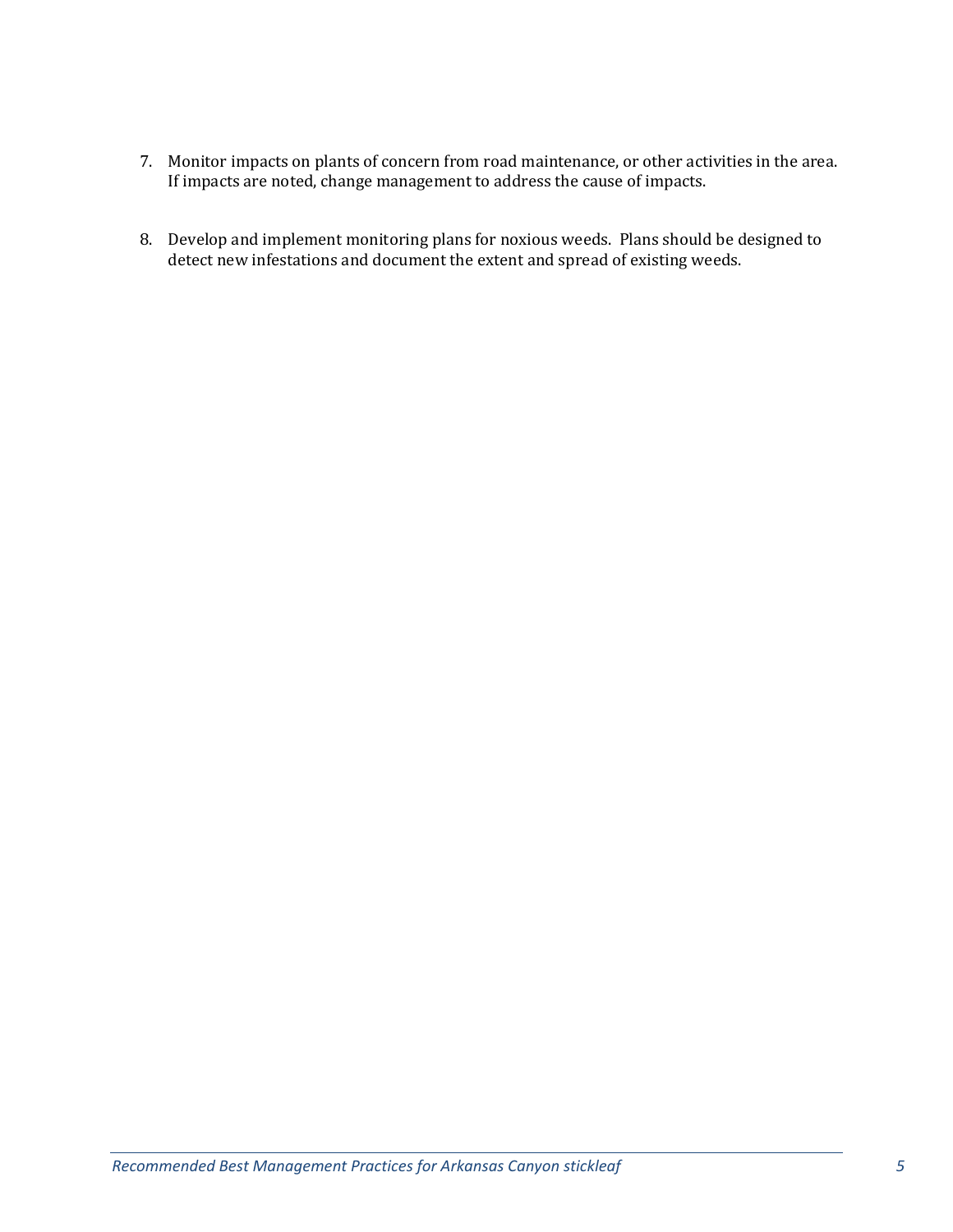## **SPECIES PROFILE**

## *Nuttallia densa* **(Arkansas Canyon stickleaf)**

Loasaceae (Blazingstar Family)



Close up of *Nuttallia densa* by Susan Spackman Panjabi



Close up of *Nuttallia densa* by Bill Jennings

## **Taxonomic Comments**

=*Mentzelia densa*

.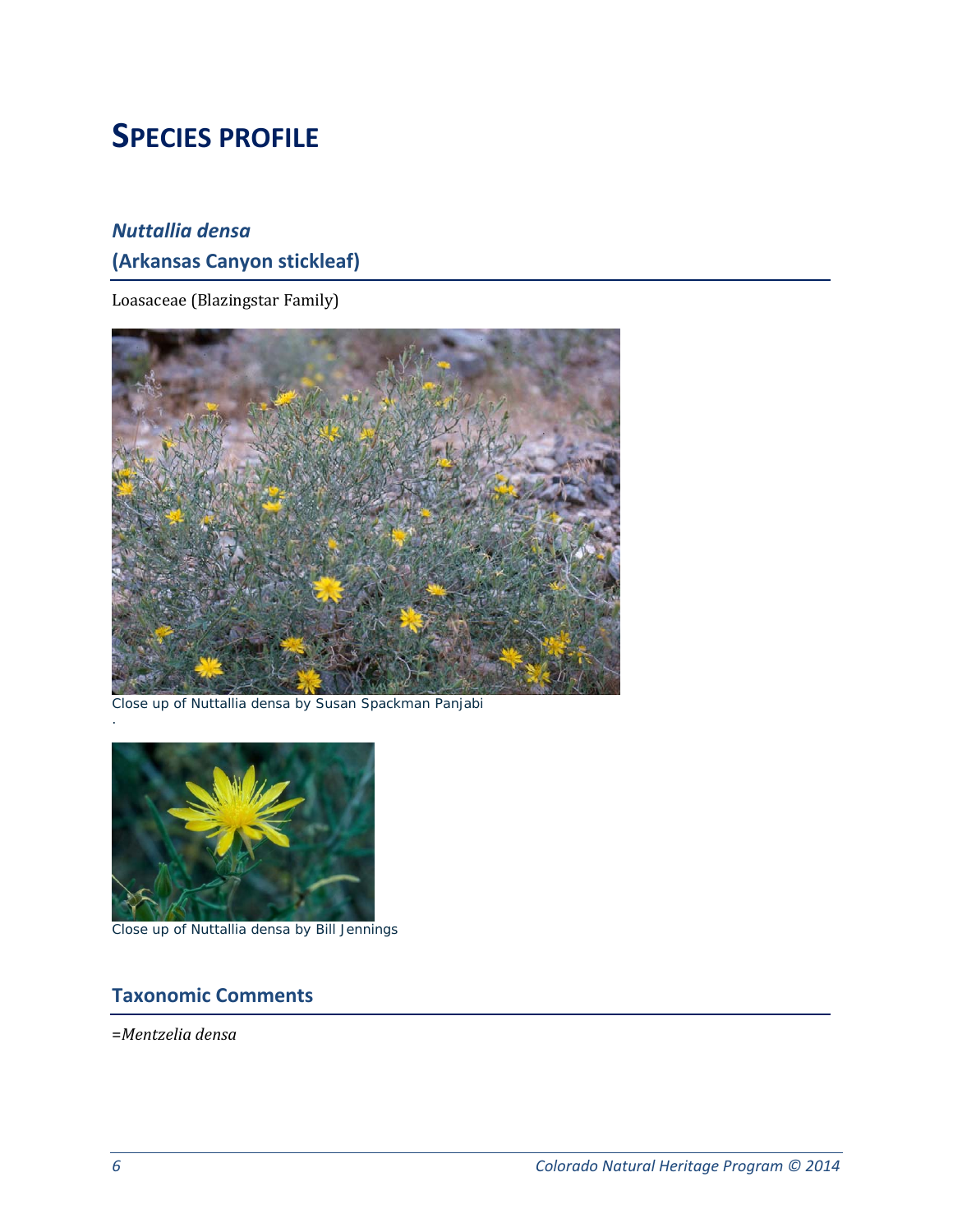### **Ranks and Status**

**Global rank**: G2 **State rank**: S2 **Federal protection status**: BLM Sensitive **State protection status**: None 

### **Description and Phenology**

**General description**: *Mentzelia densa* is a small perennial subshrub, usually less than 3 dm/12 in tall. The stems branch from the base, giving the plant a hemispherical shape. The branches are white, curve upward and are covered with stiff hairs. The narrow leaves are also covered with stiff hairs. Bright yellow flowers occur singly or in threes at the ends of the branches, and open in the late afternoon. Flowers are about  $2 \text{ cm}/0.8$  in wide. The petals are narrow, widest at the middle, and pointed at the end. The fruit is oblong,  $1.3-2$  cm/0.5 $-0.8$  in long,  $1 \text{ cm}/0.4$  in in diameter and bears teeth that are about half as long as the fruit. Seeds are flattened and are surrounded by a thin, winglike membrane (Coles 1990).

Look Alikes: Distinguished from other *Mentzelia* species by its growth form and the presence of the previous years dried stems (Spackman et al. 1997).

**Phenology**: Flowering occurs in July through early August; fruit are produced in September (Spackman et al. 1997). The flowers are only open from late afternoon (around 6 p.m.) until dark.

### **Habitat**



Habitat of *Nuttallia densa* by Susan Spackman Panjabi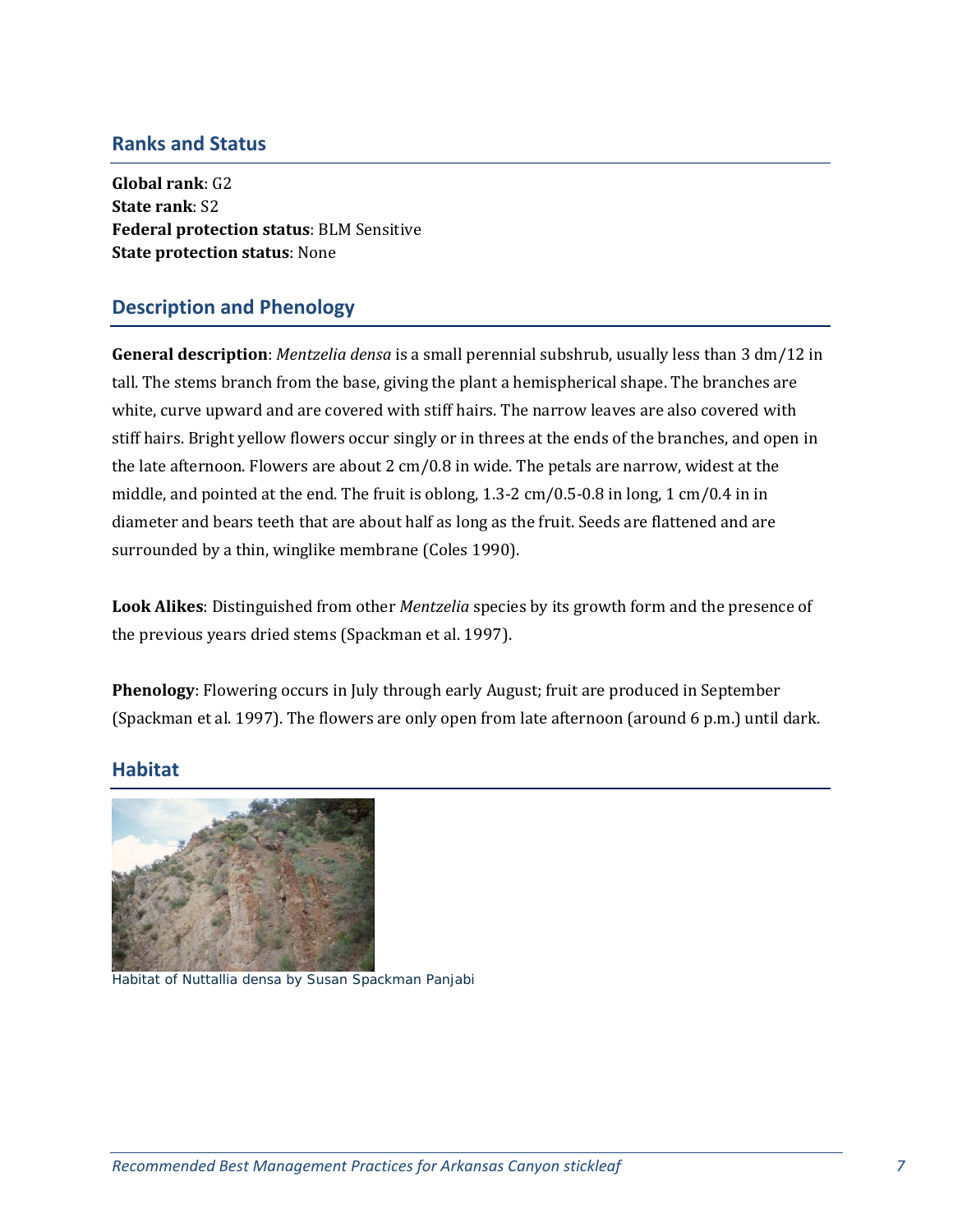

Habitat of *Nuttallia densa* by Stephanie Neid

*Mentzelia densa* occupies dry open areas in washes, roadsides, naturally disturbed sites, and steep rocky slopes. Plants grow in gravel, scree, or on cliffs formed from Precambrian granodiorite and gneiss. The species occurs in pinyon-juniper woodland and lower montane shrubland communities with a poorly developed understory and an open canopy. It may dominate in very open, disturbed sites such as sandy washes. It occurs as scattered individuals generally occupying 5% or less of the total vegetative canopy. The associated species are *Pinus edulis, Juniperus monosperma, Juniperus scopulorum, Symphoricarpos oreophilus, Cercocarpus montanus, Artemisia tridentata, Eriogonum jamesii, Oryzopsis humenoides, Oryzopsis micrantha, Mentzelia multiflora* var. *leucopetala, Bouteloua gracilis, Rhus trilobata, Heterotheca villosa, Cylindropuntia inbricata,* and *Opuntia phaeacantha* (Coles 1990).

**Elevation Range:** 5,400 - 7,684 feet; 1,646 - 2,342 meters

### **Distribution**

#### **Colorado endemic**: Yes

**Global range**: Endemic to Colorado; known from Fremont County, and adjacent Chaffee County. Estimated range is 2,545 square kilometers (982 square miles), calculated in GIS by drawing a minimum convex polygon around the known occurrences (calculated by the Colorado Natural Heritage Program in 2008).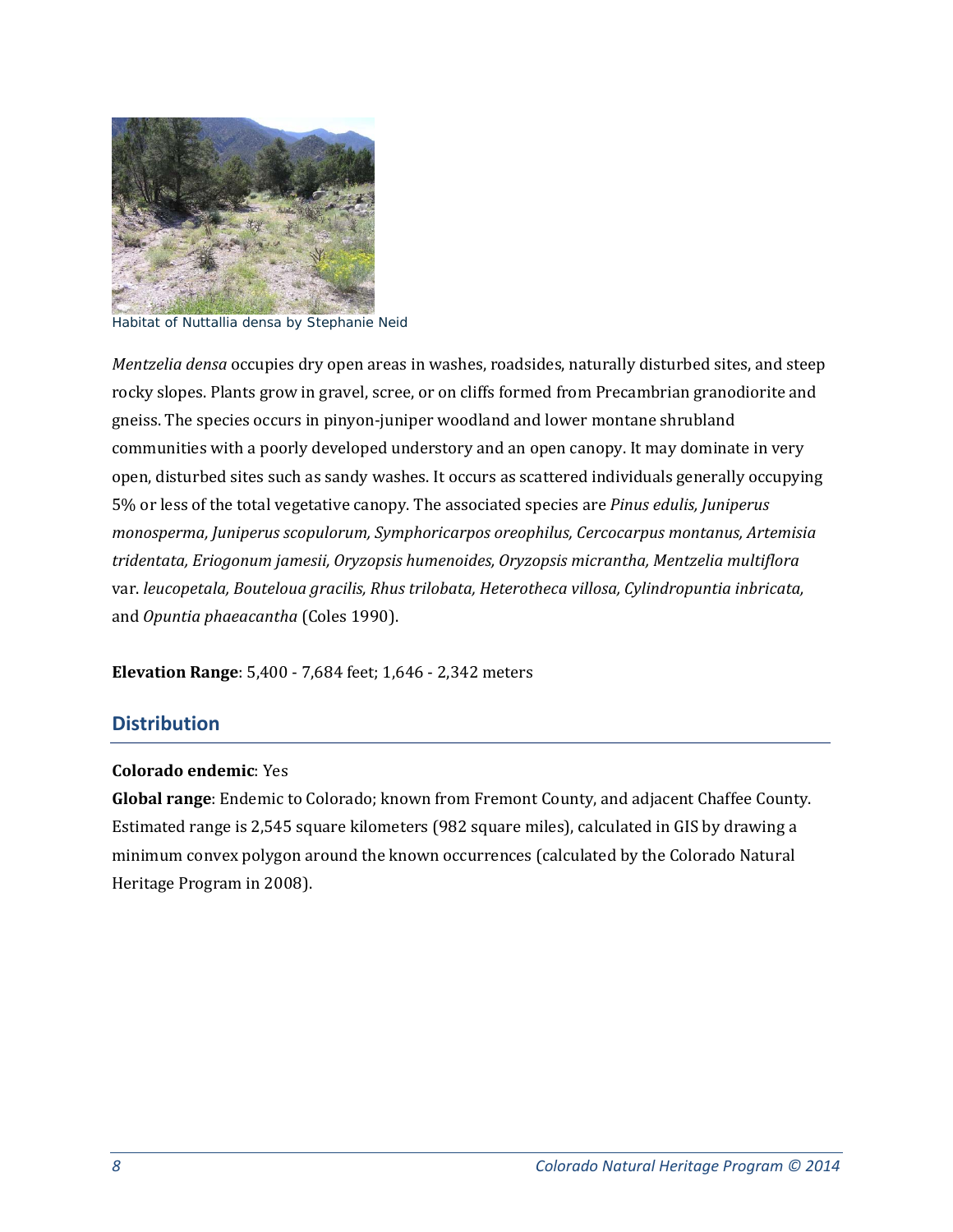

Distribution map of *Nuttallia densa* in Colorado.



### **Threats and Management Issues**

Summary results of an analysis of the status of *Nuttallia densa* based on several ranking factors. This species was concluded to be "moderately conserved". From Rondeau et al. 2011.

Recreational use is considered to be the primary threat to the species at this time (Rondeau et al. 2011). Plants are restricted to the Arkansas River Valley and threats in the area are high (general area is being developed at a rapid rate, recreational development including ORV use, and highway construction and maintenance). Recreational use of the area is expected to increase. Plants are restricted to specific habitats within a small area.

## **REFERENCES**

Ackerfield, J. 2012. The Flora of Colorado. Colorado State University Herbarium. 433 pp.

Coles, J. 1990. Status report for *Mentzalia densa*. Unpublished report prepared for the Colorado Natural Areas Program, Denver, CO.

Colorado Native Plant Society. 1989. Rare plants of Colorado. Rocky Mountain Nature Association,